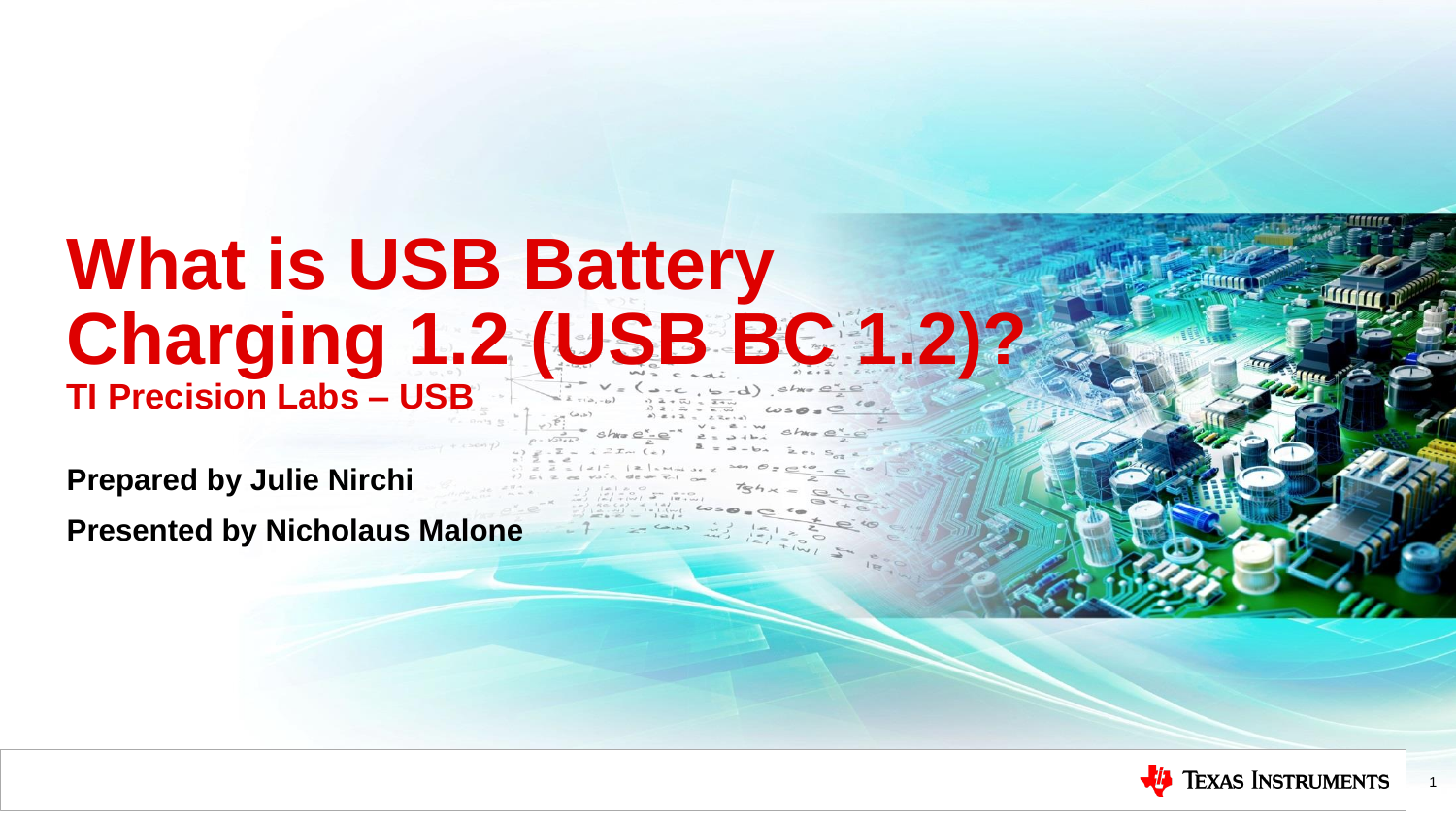# **Charging over USB**



*USB 2.0 connection*

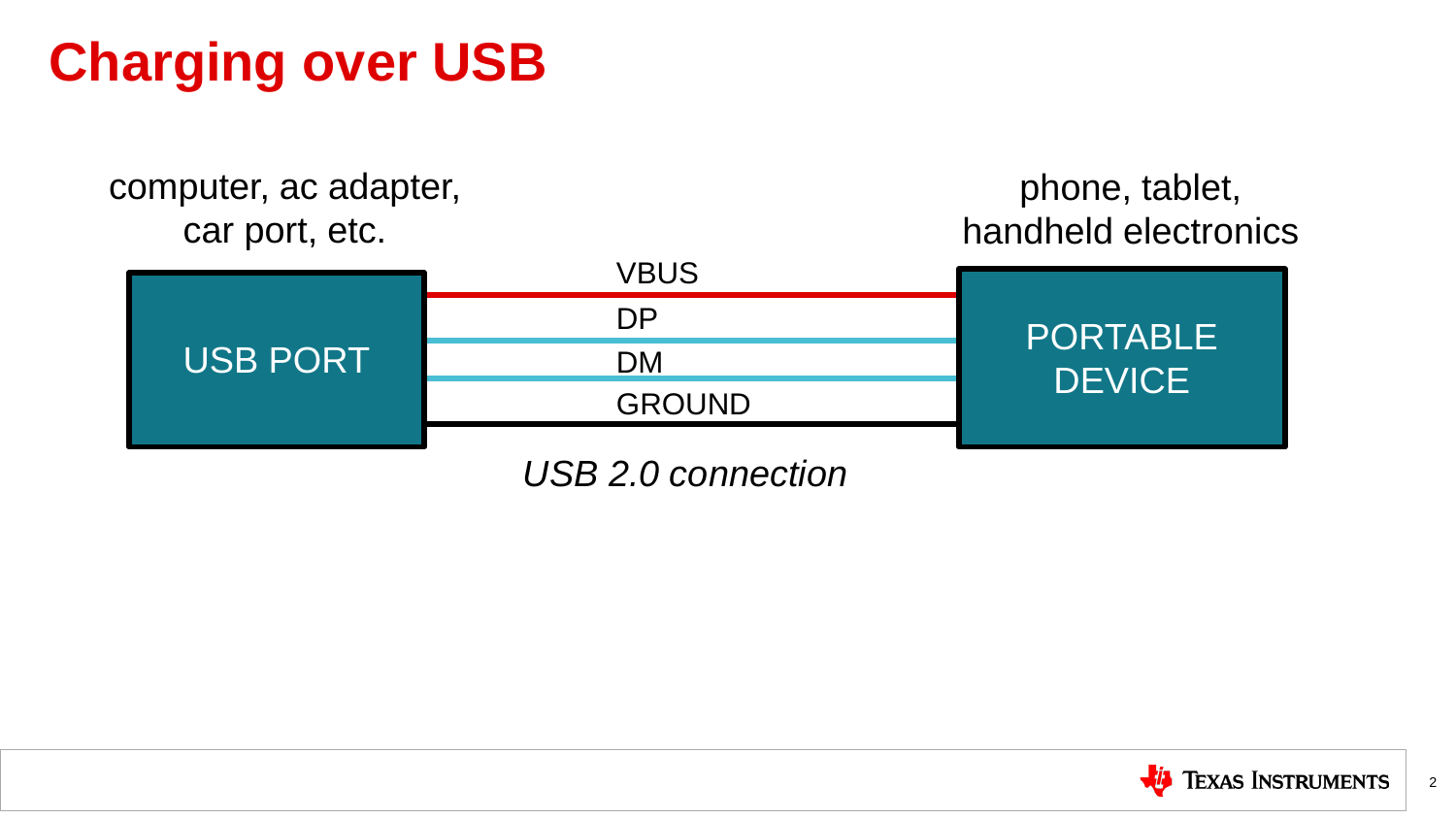# **Common USB charging terminology**

- **Portable Device (PD)** Device to be charged
- **Standard Downstream Port (SDP)** USB data + current (500 mA for USB 2.0)
- **Charging Downstream Port (CDP)** USB data + 1.5A of current
- **Dedicated Charging Port (DCP)** No data + 1.5A of current

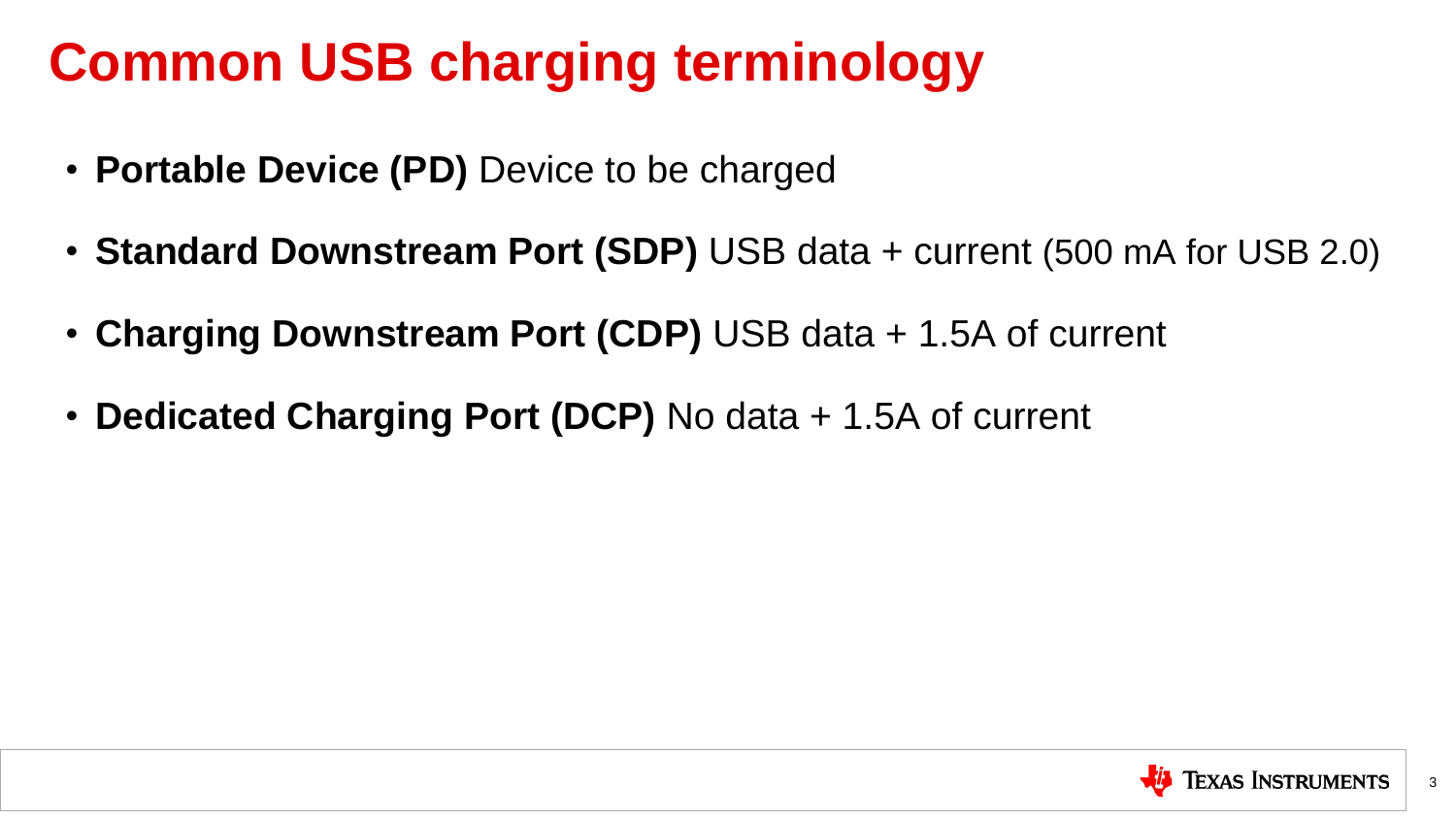**VBUS Detect** 

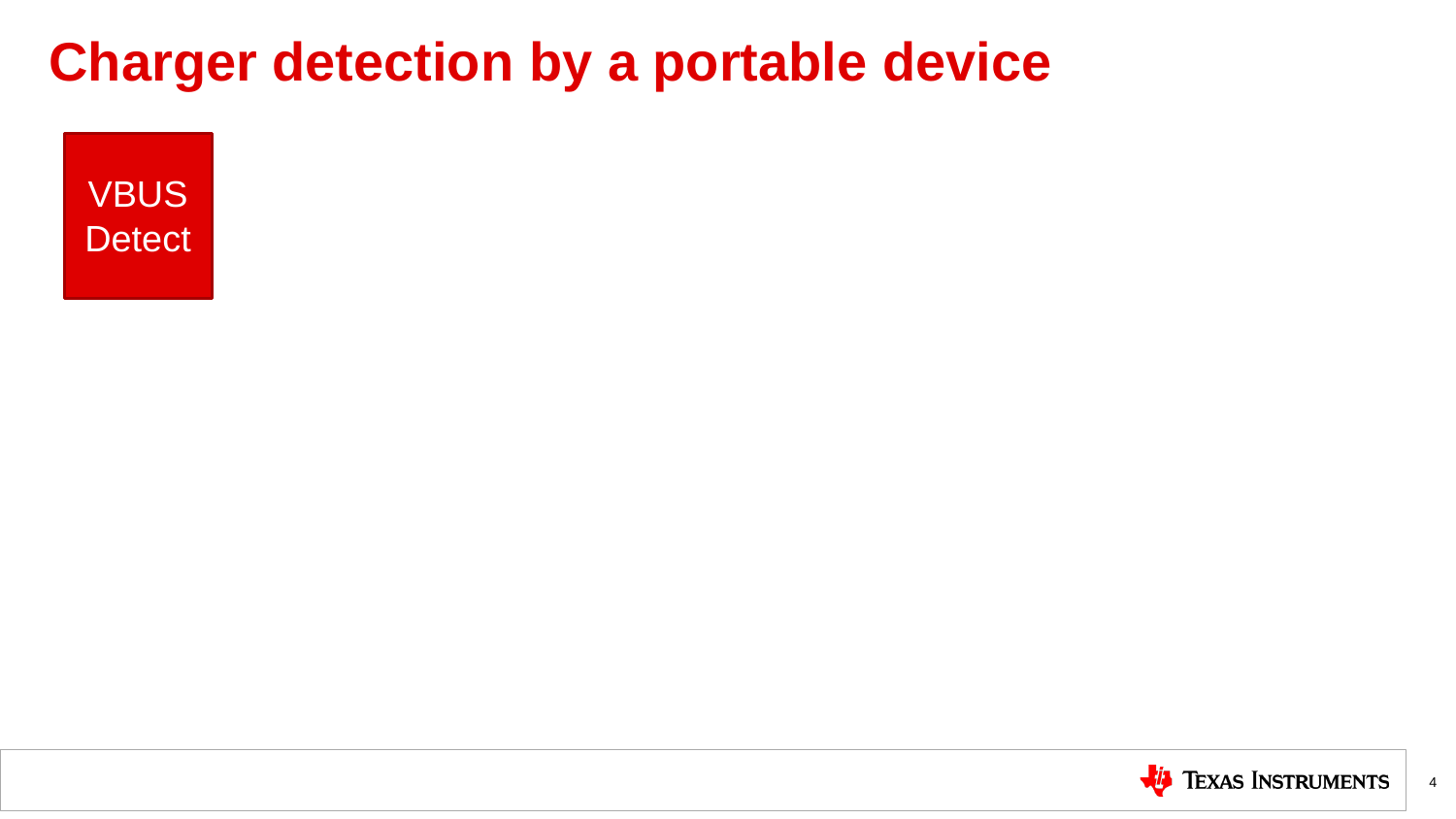

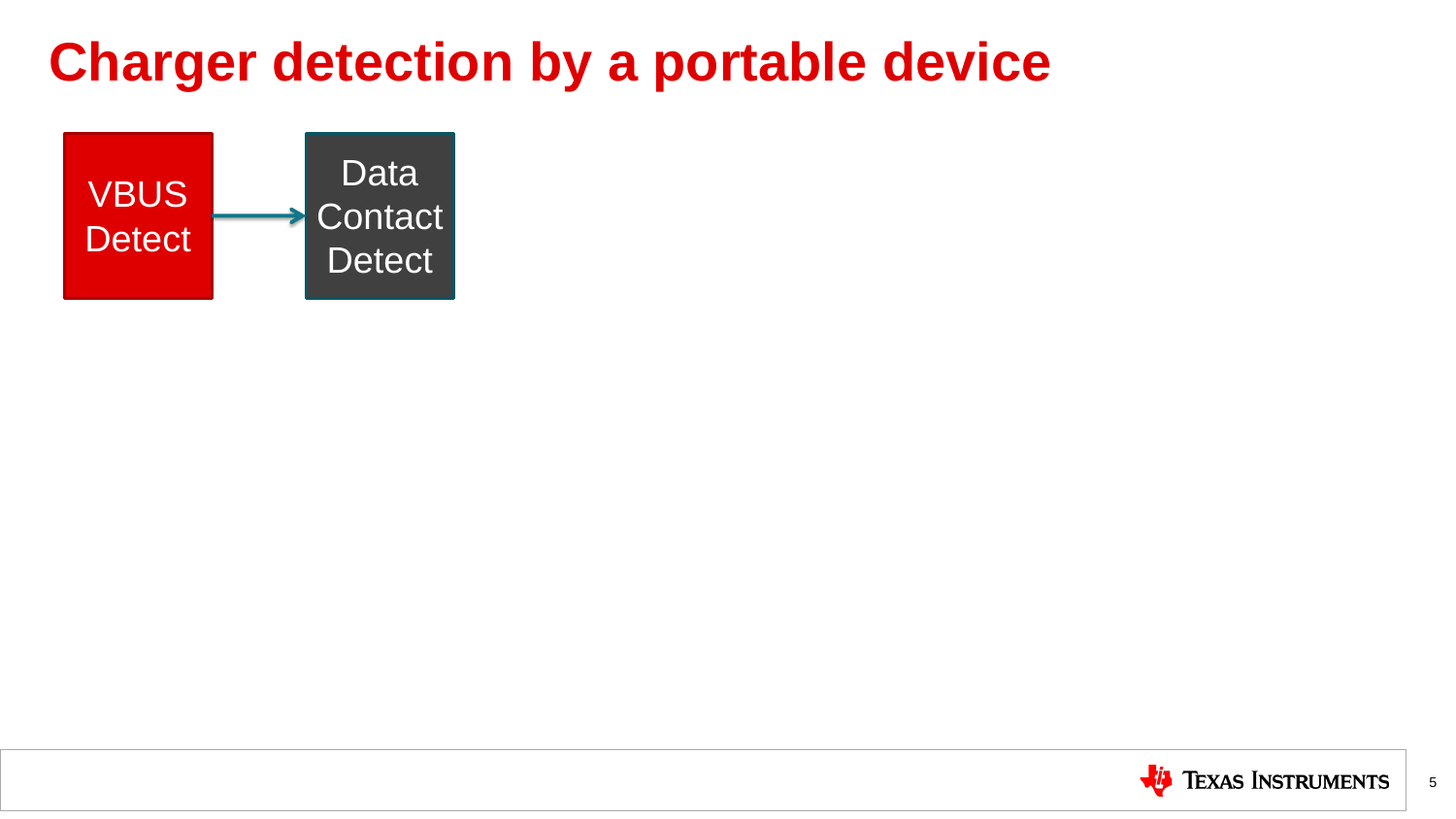



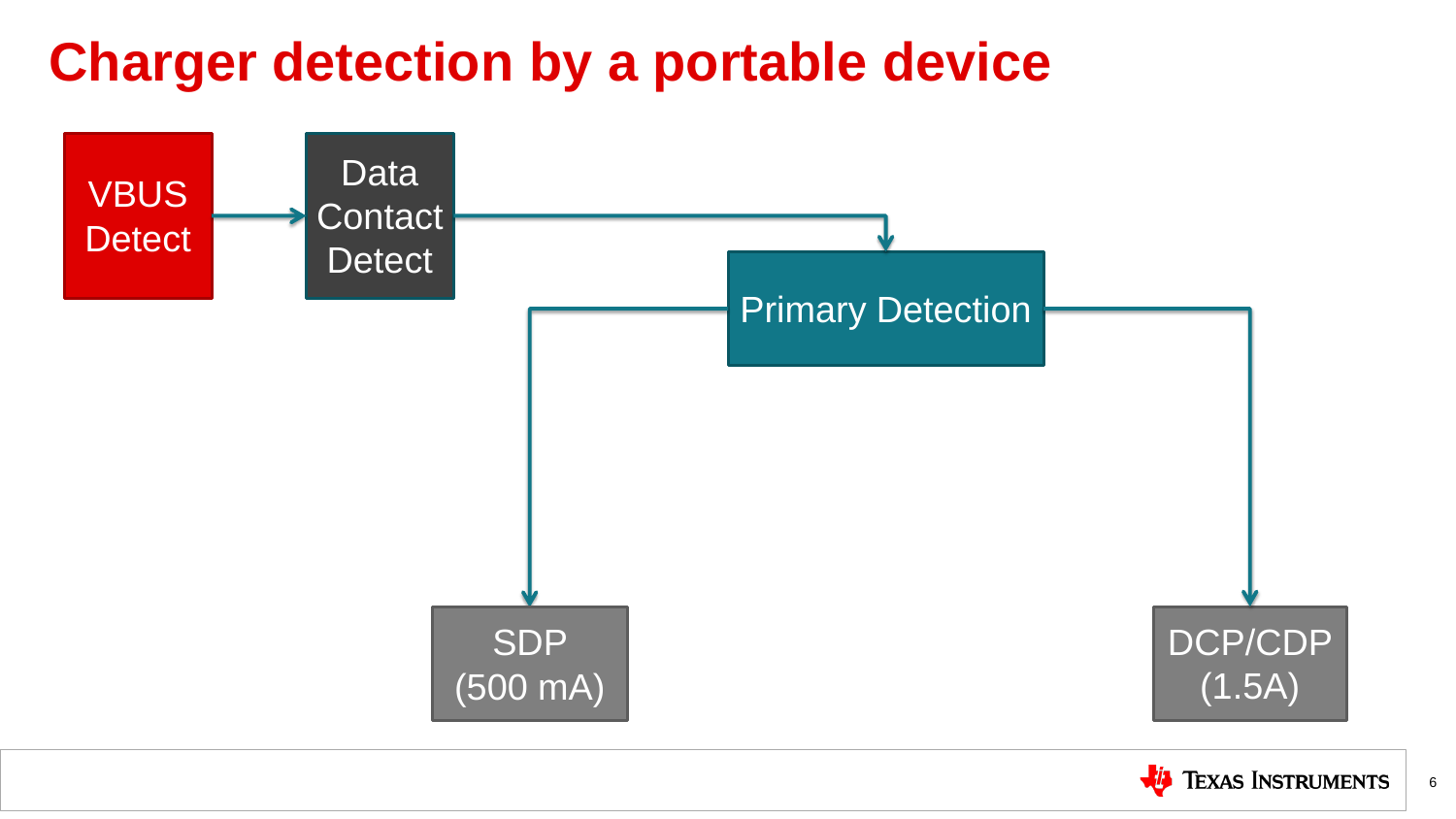



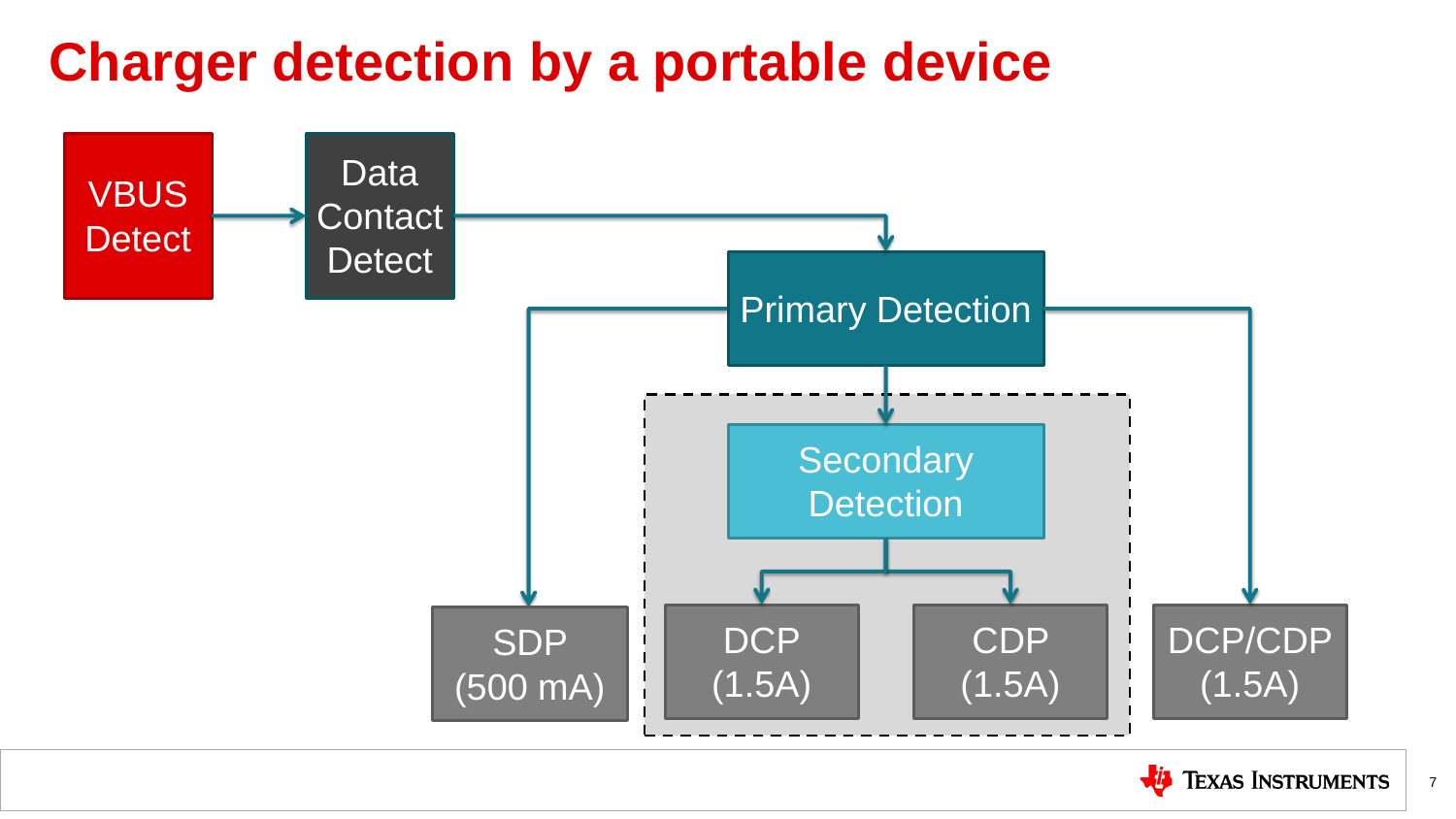## **Primary detection: SDP**



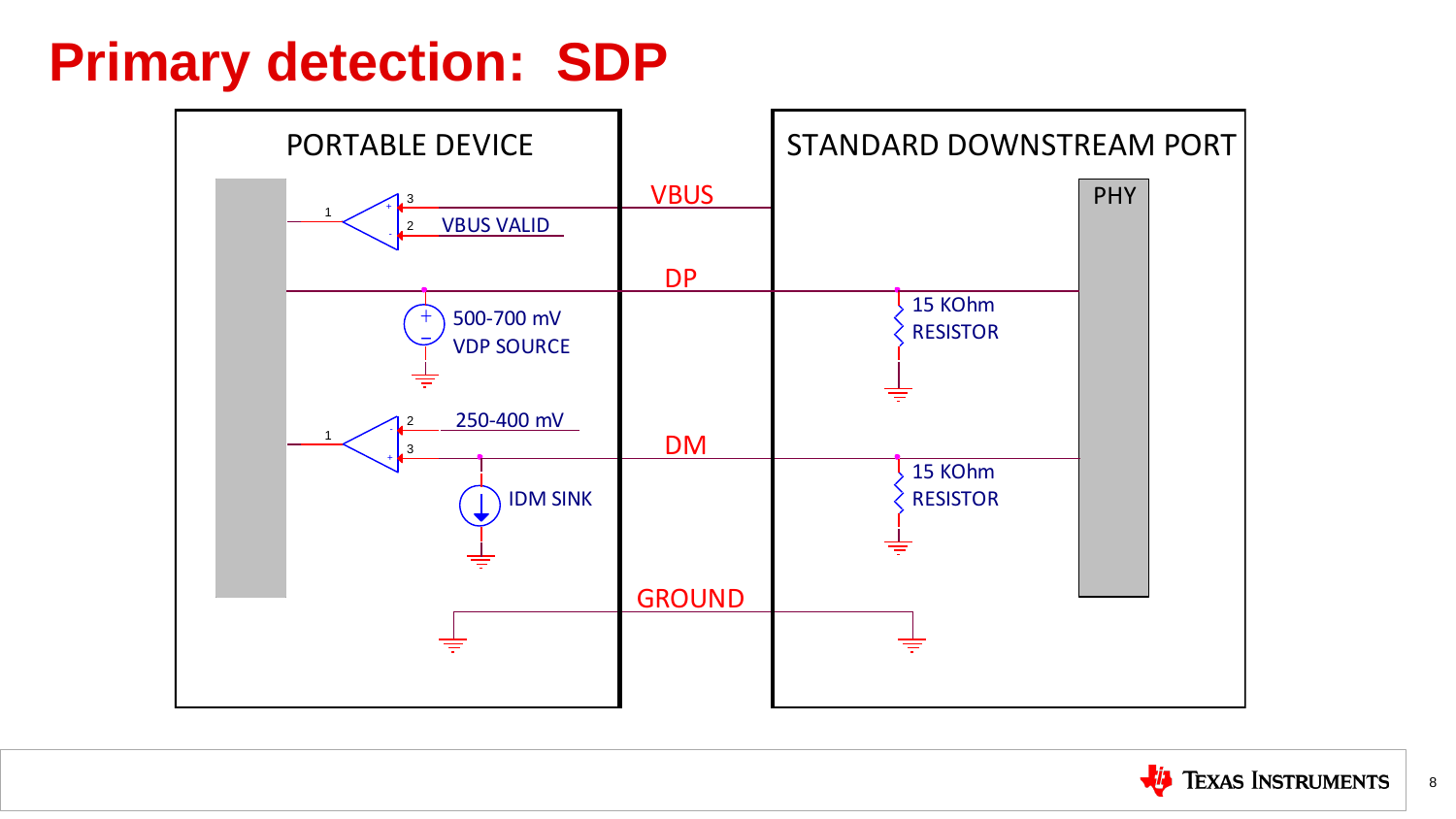# **Primary detection: SDP signaling**

|     |                                             | File Vertical Timebase Trigger Display Cursors Measure Math Analysis Utilities Support                                                                                                                                         |                                                 |                                                                                                                 |                                                                                                                                 |                                                 |                                         |                                           | ۰,                                           |                    |                                           |                                                                                                            | Trigger<br>Setup        | Pro                               |
|-----|---------------------------------------------|--------------------------------------------------------------------------------------------------------------------------------------------------------------------------------------------------------------------------------|-------------------------------------------------|-----------------------------------------------------------------------------------------------------------------|---------------------------------------------------------------------------------------------------------------------------------|-------------------------------------------------|-----------------------------------------|-------------------------------------------|----------------------------------------------|--------------------|-------------------------------------------|------------------------------------------------------------------------------------------------------------|-------------------------|-----------------------------------|
|     |                                             |                                                                                                                                                                                                                                |                                                 |                                                                                                                 |                                                                                                                                 |                                                 |                                         |                                           |                                              |                    |                                           |                                                                                                            |                         |                                   |
|     |                                             |                                                                                                                                                                                                                                |                                                 |                                                                                                                 |                                                                                                                                 |                                                 |                                         |                                           |                                              |                    |                                           |                                                                                                            | $DP - Re$               |                                   |
|     | the control of the                          | <b>Contract Contract</b>                                                                                                                                                                                                       | the contract of the contract of the contract of |                                                                                                                 | the contract of the contract of the contract of                                                                                 | the control of the control of the control of    | the control of the control of           |                                           | the control of the control of the control of | <b>State State</b> | the control of the control of the         |                                                                                                            | $DM - BI$               |                                   |
|     |                                             |                                                                                                                                                                                                                                |                                                 |                                                                                                                 |                                                                                                                                 |                                                 |                                         |                                           |                                              |                    |                                           |                                                                                                            |                         |                                   |
|     |                                             |                                                                                                                                                                                                                                |                                                 |                                                                                                                 |                                                                                                                                 |                                                 |                                         |                                           |                                              |                    |                                           |                                                                                                            |                         |                                   |
|     |                                             |                                                                                                                                                                                                                                |                                                 |                                                                                                                 |                                                                                                                                 |                                                 |                                         |                                           |                                              |                    |                                           |                                                                                                            |                         |                                   |
|     |                                             | أحمدها والمتعاطف والمنا                                                                                                                                                                                                        |                                                 |                                                                                                                 | المناقب المستور المتوافق المتنازي المستقر المستقر المتوافق المناقب المناقب المناقب المستقر المناقب المستقر المناسبات والمستقرات |                                                 |                                         |                                           |                                              |                    |                                           |                                                                                                            |                         |                                   |
|     |                                             |                                                                                                                                                                                                                                |                                                 |                                                                                                                 |                                                                                                                                 |                                                 |                                         |                                           |                                              |                    |                                           |                                                                                                            |                         |                                   |
|     |                                             | $\sim$                                                                                                                                                                                                                         |                                                 | the contract of the contract of the contract of the contract of the contract of the contract of the contract of |                                                                                                                                 | the contract of the contract of the contract of | the first product of the control of the |                                           |                                              |                    | $\sim$ $\sim$ $\sim$ $\sim$ $\sim$ $\sim$ | the control of the con-                                                                                    | the control of the con- | <b>Contract Contract Contract</b> |
|     |                                             | n sedan bidayim sebabkan yilan selan ing ida mangang masalkata pada pama dimikan di timbar, sindik tik ada ang sinasa dasi midalah sebagai kan sebagai tanggal tidak di tanggal tidak di tanggal tidak di tanggal tidak di tan |                                                 |                                                                                                                 | <u>man an an am ata ang Halamma ang karatay na sarang tar</u>                                                                   |                                                 | an o se se a didacto com                | and the contract of the local division in |                                              |                    |                                           | ويسترد سأبأد فأحصحه والتتحمية المتوزين يستنون ليوسع يمانها أنسخه الأساح يتعاصر بشأوات الاستبرائيون والشامس |                         | <u>aindra ann an </u>             |
|     |                                             |                                                                                                                                                                                                                                |                                                 |                                                                                                                 |                                                                                                                                 |                                                 |                                         |                                           |                                              |                    |                                           |                                                                                                            |                         |                                   |
|     | 250 mV/div                                  | $\text{D}$ $\text{C}$ $\text{C}$ $\text{C}$ $\text{D}$                                                                                                                                                                         | DC <br>250 mV/div                               |                                                                                                                 |                                                                                                                                 |                                                 |                                         |                                           |                                              |                    |                                           |                                                                                                            |                         |                                   |
|     | $-755.0$ mV<br>$-6.7$ mV $\vert \downarrow$ |                                                                                                                                                                                                                                | $-750.0$ mV<br>$-1.9$ mV                        |                                                                                                                 |                                                                                                                                 |                                                 |                                         |                                           |                                              |                    |                                           |                                                                                                            |                         |                                   |
| 'Av | 29.3 mV<br>36.0 mV $\Delta v$               |                                                                                                                                                                                                                                | 17.6 mV<br>19.5 mV                              |                                                                                                                 |                                                                                                                                 |                                                 |                                         |                                           |                                              |                    |                                           |                                                                                                            |                         |                                   |



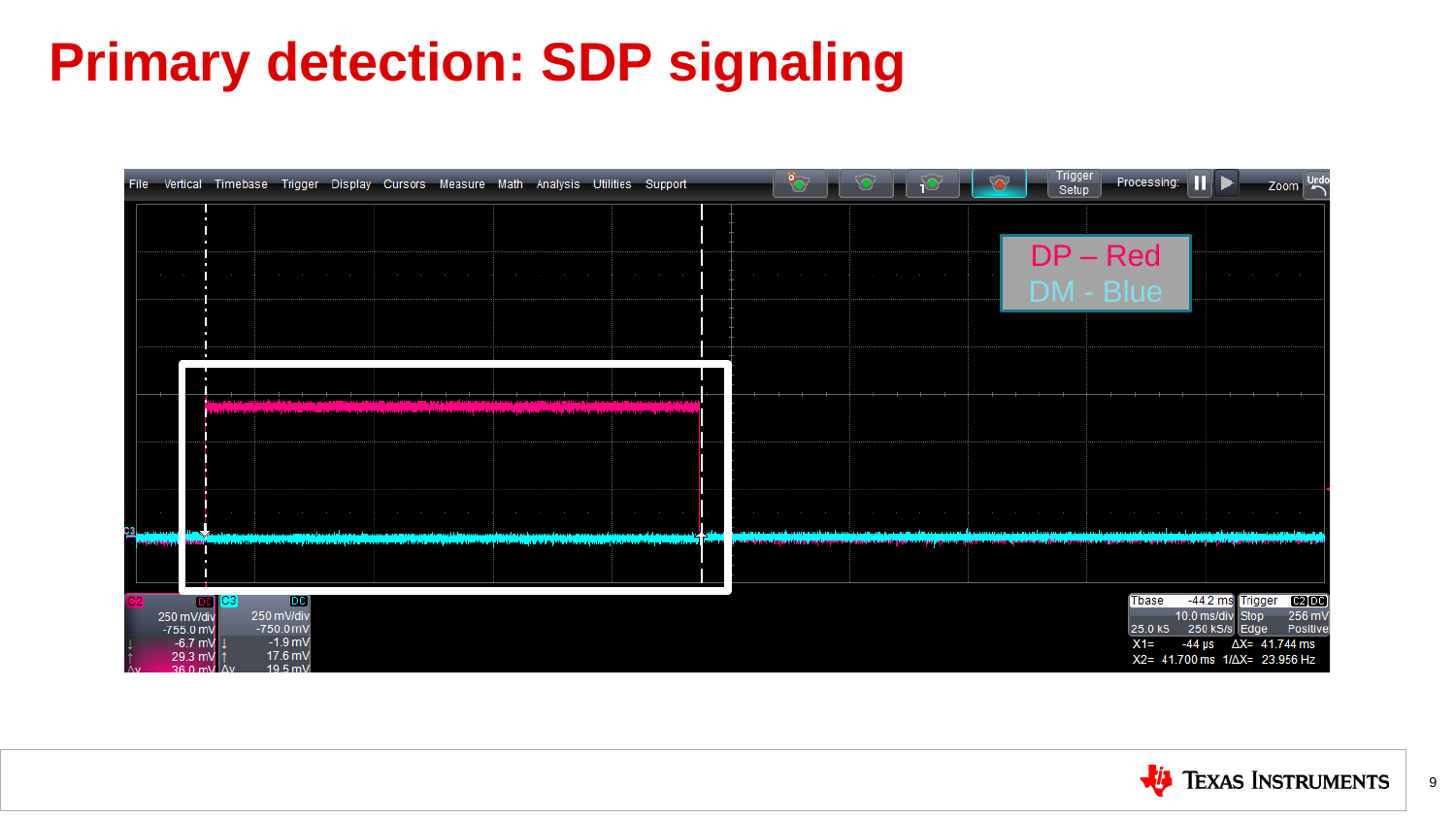## **Primary detection: DCP**





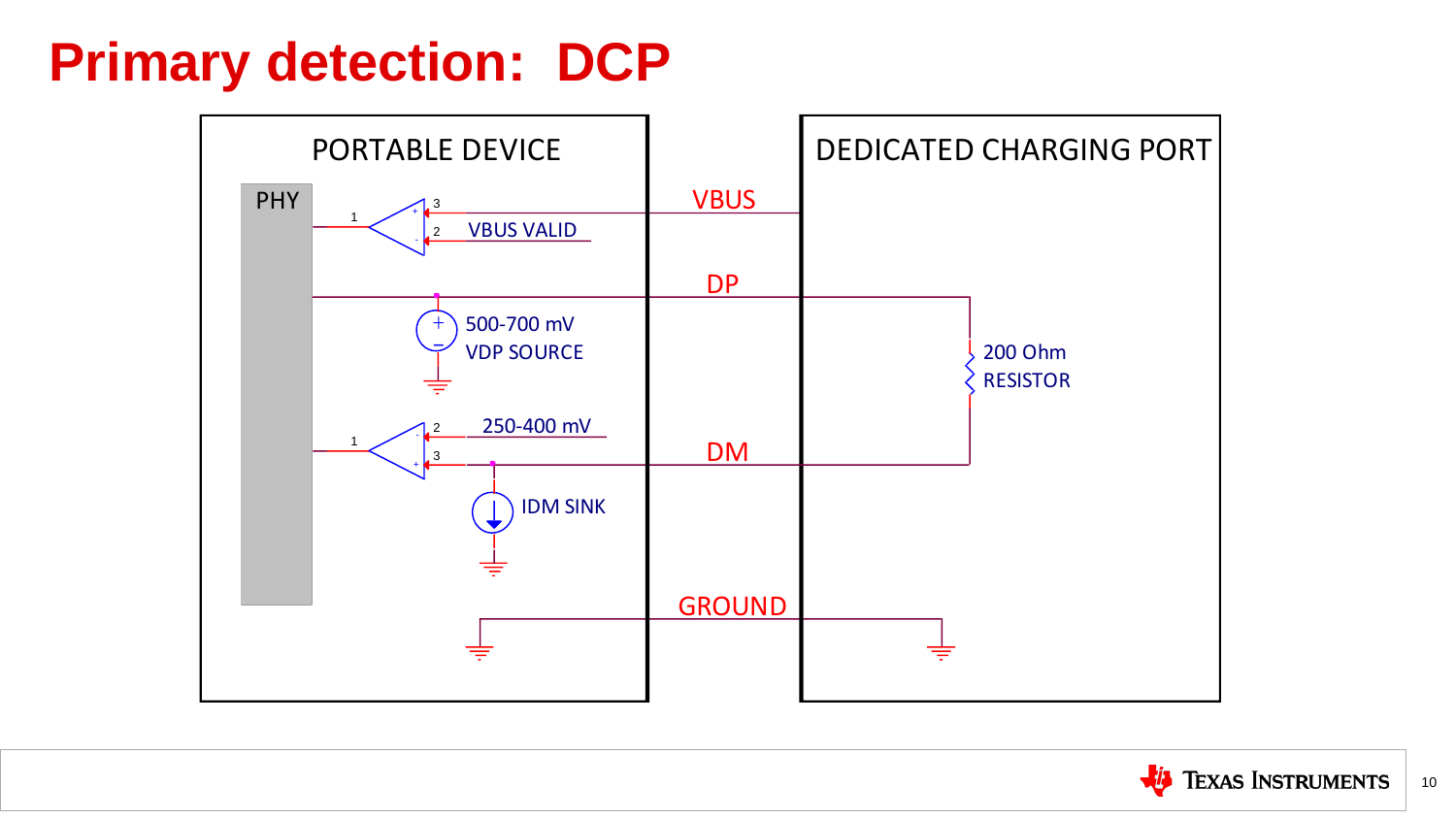# **Primary detection: CDP**



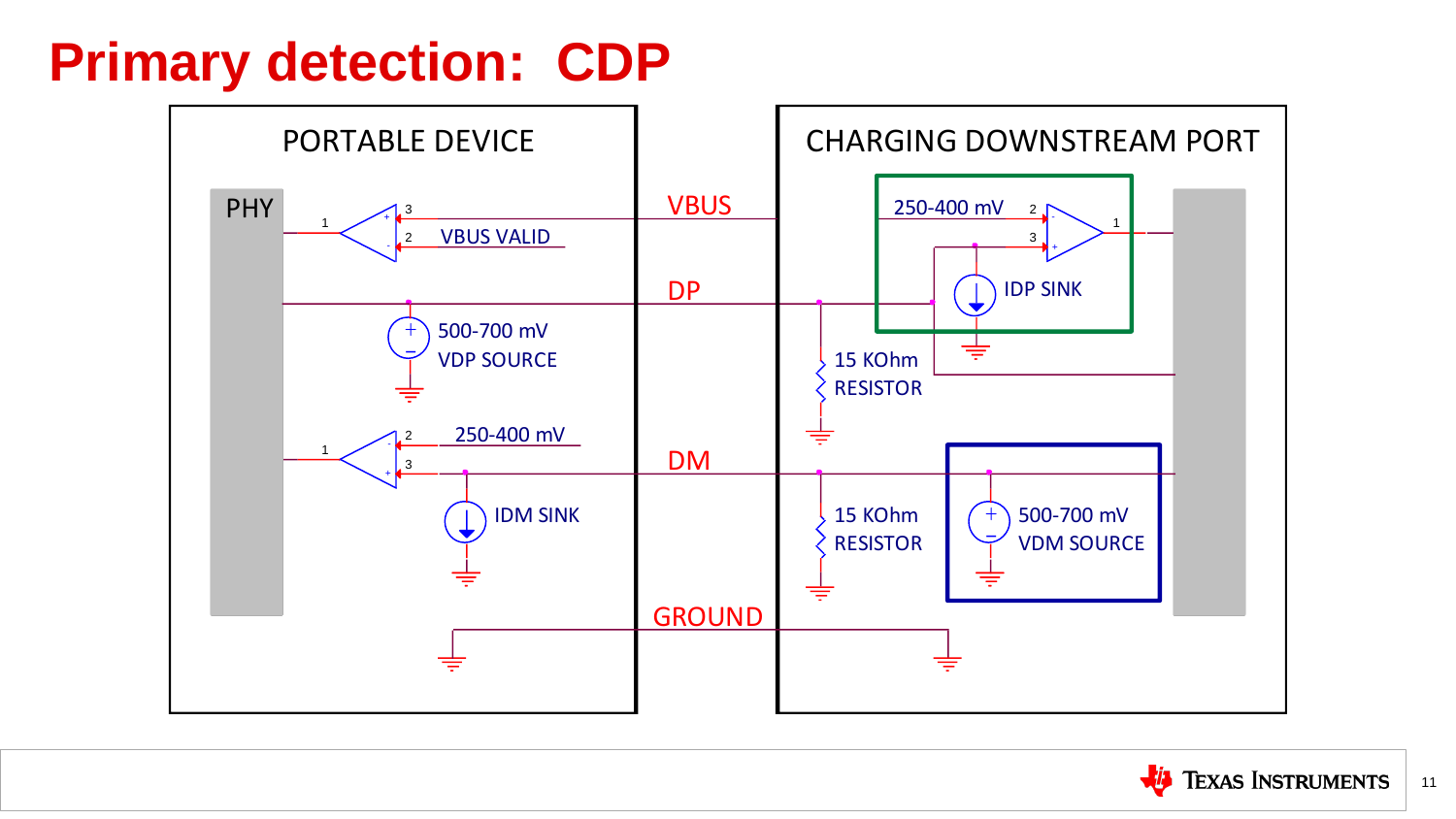# **Primary detection: charging port signaling**

|                                                       |               | File Vertical Timebase Trigger Display Cursors Measure Math Analysis Utilities Support |  |                                                                                                                           |  |  |  | ۰,                                     | $\bullet$ |  |  | Trigger<br>Setup | Processing:                                                                                                                                                                                                                                                                                                                                                               |                                                               | $Zoom$ Urdo                                                                                |                            |
|-------------------------------------------------------|---------------|----------------------------------------------------------------------------------------|--|---------------------------------------------------------------------------------------------------------------------------|--|--|--|----------------------------------------|-----------|--|--|------------------|---------------------------------------------------------------------------------------------------------------------------------------------------------------------------------------------------------------------------------------------------------------------------------------------------------------------------------------------------------------------------|---------------------------------------------------------------|--------------------------------------------------------------------------------------------|----------------------------|
|                                                       | $DP - Red$    |                                                                                        |  |                                                                                                                           |  |  |  |                                        |           |  |  |                  |                                                                                                                                                                                                                                                                                                                                                                           |                                                               |                                                                                            |                            |
|                                                       |               | DM - Blue                                                                              |  |                                                                                                                           |  |  |  |                                        |           |  |  |                  |                                                                                                                                                                                                                                                                                                                                                                           |                                                               |                                                                                            |                            |
|                                                       |               |                                                                                        |  |                                                                                                                           |  |  |  |                                        |           |  |  |                  |                                                                                                                                                                                                                                                                                                                                                                           |                                                               |                                                                                            |                            |
|                                                       |               |                                                                                        |  |                                                                                                                           |  |  |  |                                        |           |  |  |                  |                                                                                                                                                                                                                                                                                                                                                                           |                                                               |                                                                                            |                            |
|                                                       |               |                                                                                        |  | وأصحبتهم فروا بوريم أيتم أوجها أوروس المتماس الأخاريات بالمتركة والخريبة بالشريبي أوي فيخار والتركة ومسالف بالترخيص ليستر |  |  |  |                                        |           |  |  |                  | <u>in andre in den benannsnere derken ende i en plit benannt en man annat an der balde sårgen er sold in kanns af århende bes</u><br><u>on shall and same is bendedikelin im "ublim de millennis shallen in millen in biblim in millen shall shall millen in millen in handelin shall shall millen in biblim in hande it bibliothat i hande it bibliothat i handball </u> |                                                               |                                                                                            |                            |
|                                                       |               |                                                                                        |  |                                                                                                                           |  |  |  |                                        |           |  |  |                  |                                                                                                                                                                                                                                                                                                                                                                           |                                                               |                                                                                            |                            |
|                                                       |               |                                                                                        |  |                                                                                                                           |  |  |  |                                        |           |  |  |                  |                                                                                                                                                                                                                                                                                                                                                                           |                                                               |                                                                                            |                            |
|                                                       |               |                                                                                        |  |                                                                                                                           |  |  |  | وليستقطان والقاضطس يثناه والمتأرة الفا |           |  |  |                  |                                                                                                                                                                                                                                                                                                                                                                           | $\sim$ 100 $\mu$                                              |                                                                                            |                            |
|                                                       |               |                                                                                        |  |                                                                                                                           |  |  |  |                                        |           |  |  |                  |                                                                                                                                                                                                                                                                                                                                                                           |                                                               |                                                                                            |                            |
| 250 mV/div<br>$-755.0$ mV                             | $\log$ $ C3 $ | DC <br>250 mV/div<br>$-750.0$ mV                                                       |  |                                                                                                                           |  |  |  |                                        |           |  |  |                  | Tbase                                                                                                                                                                                                                                                                                                                                                                     | -44.2 ms Trigger<br>10.0 ms/div Stop<br>25.0 kS 250 kS/s Edge |                                                                                            | C200<br>256 mV<br>Positive |
| $-23.7$ mV $\vert$<br>611.6 mV<br>635.3 mV $\Delta y$ |               | $7.8$ mV<br>635.9 mV<br>628.1 mV                                                       |  |                                                                                                                           |  |  |  |                                        |           |  |  |                  | $X1 =$                                                                                                                                                                                                                                                                                                                                                                    |                                                               | $-8 \,\mu s$ $\Delta X = 41.376 \,\text{ms}$<br>X2= 41.368 ms 1/ $\triangle X$ = 24.169 Hz |                            |



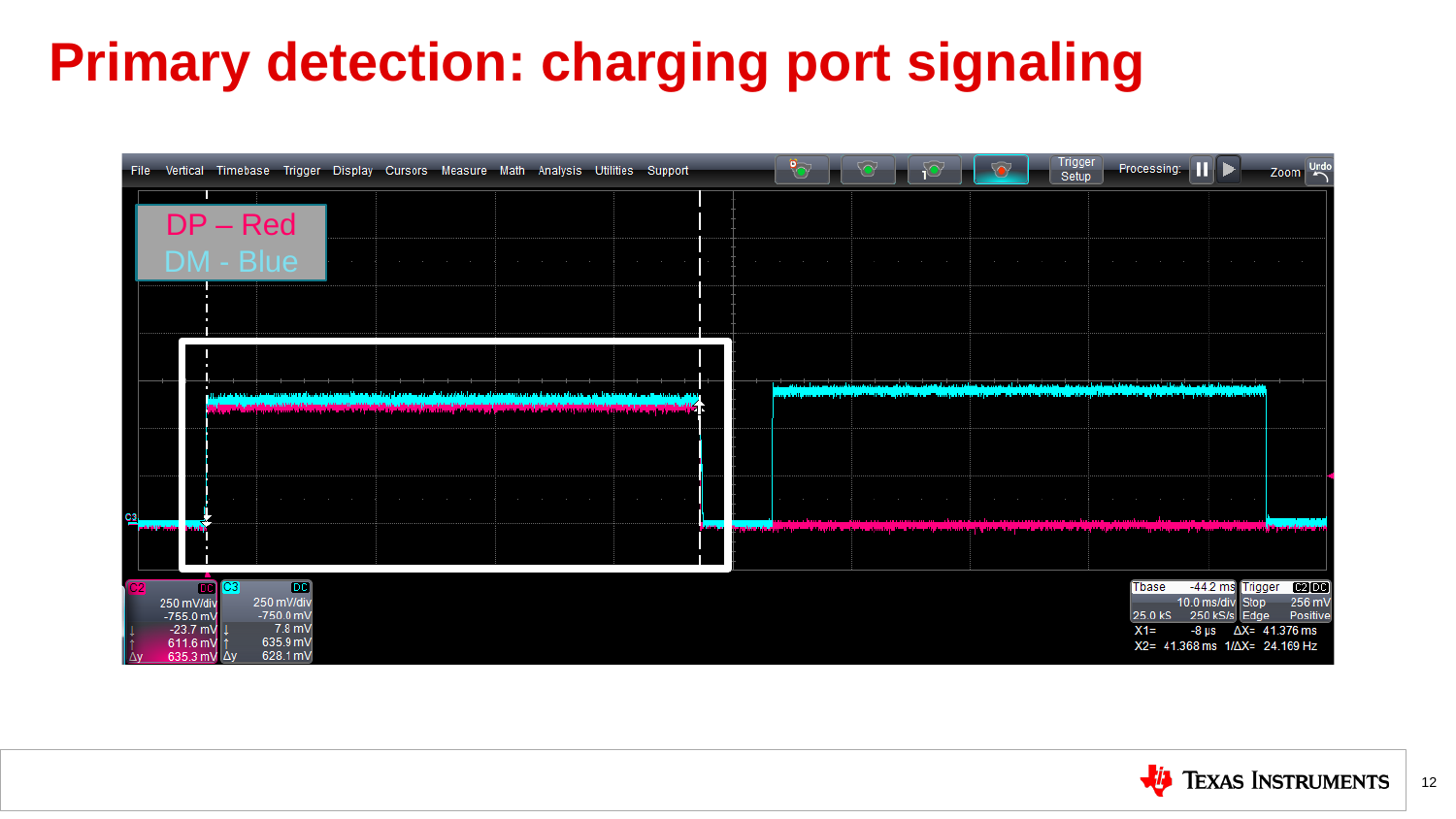## **Secondary detection: DCP**





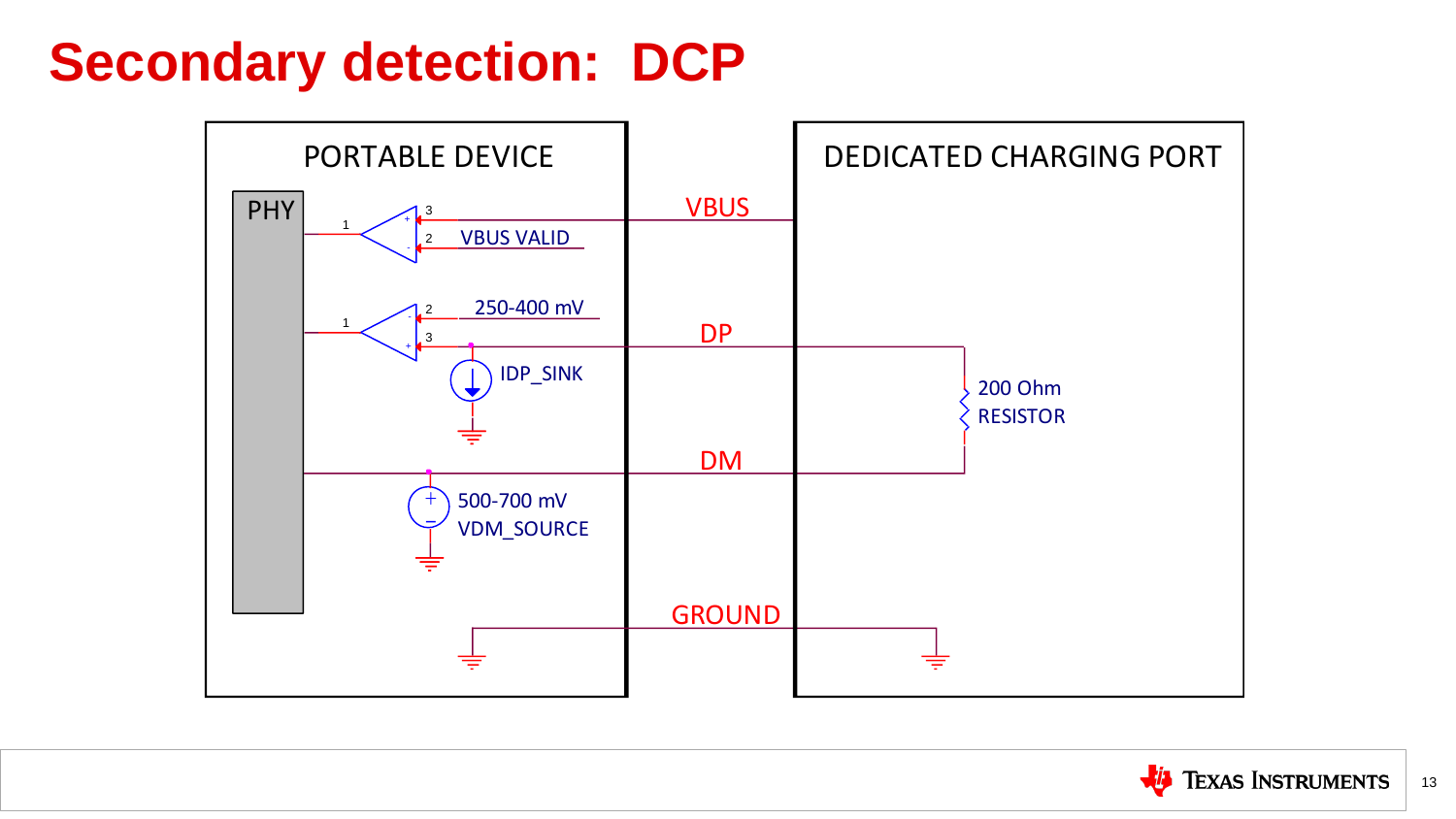# **Secondary Detection: DCP signaling**

|    | File Vertical Timebase Trigger Display Cursors Measure Math Analysis Utilities Support |                           |                                        |                                   |                                   |                                                                                                                                                                |                  |                                              |                                                                 |  | $\bullet$ $\bullet$      | - 9                                                        | 19                                              |                         |                                              | Trigger<br>Setup | Pro                      |
|----|----------------------------------------------------------------------------------------|---------------------------|----------------------------------------|-----------------------------------|-----------------------------------|----------------------------------------------------------------------------------------------------------------------------------------------------------------|------------------|----------------------------------------------|-----------------------------------------------------------------|--|--------------------------|------------------------------------------------------------|-------------------------------------------------|-------------------------|----------------------------------------------|------------------|--------------------------|
|    |                                                                                        | $DP - Red$                |                                        |                                   |                                   |                                                                                                                                                                |                  |                                              |                                                                 |  |                          |                                                            |                                                 |                         |                                              |                  |                          |
|    |                                                                                        | DM - Blue                 |                                        | $\sim$ 100 $\mu$                  |                                   | the control of the control of the control of                                                                                                                   |                  | the control of the control of the control of | The contract of the contract of the contract of the contract of |  | the contract of the con- |                                                            | the contract of the contract of the contract of |                         | the control of the control of the control of |                  | <b>Contract Contract</b> |
|    |                                                                                        |                           |                                        |                                   |                                   |                                                                                                                                                                |                  |                                              |                                                                 |  |                          |                                                            |                                                 |                         |                                              |                  |                          |
|    |                                                                                        |                           |                                        |                                   |                                   |                                                                                                                                                                |                  |                                              |                                                                 |  |                          |                                                            |                                                 |                         |                                              |                  |                          |
|    |                                                                                        |                           |                                        |                                   |                                   | الاخشوا مؤمر لأحش أمش والشغابية ويتأمله وأولوها والخالف فرقابا والماليان والمتاطف المرافق والمشار أحم مشما ومختلف وأرقان وأرضاء أنتم والمتناقص وأسار والمتناقص |                  |                                              |                                                                 |  | <b>STATISTICS</b>        | وبعالا ومعاز القروف فالراوي الموقف فالسيار فانزيلت والرقيب |                                                 | <b>B. BAR A. THA AR</b> |                                              |                  |                          |
|    |                                                                                        |                           |                                        |                                   |                                   |                                                                                                                                                                |                  |                                              |                                                                 |  |                          |                                                            |                                                 |                         |                                              |                  |                          |
| œ  | and the state<br><b>The State of Links</b>                                             | $\sim$                    | <b>Contract Contract</b>               | the control of the control of the | the control of the control of the |                                                                                                                                                                | $\sim$ 100 $\mu$ | the contract of the contract of<br>$\sim$    | the control of the control of                                   |  | and the state of         |                                                            | <b>Contract Contract Contract</b>               |                         | the control of the control of the            |                  | <b>Contract Contract</b> |
|    |                                                                                        |                           |                                        |                                   |                                   |                                                                                                                                                                |                  |                                              |                                                                 |  |                          |                                                            |                                                 |                         |                                              |                  |                          |
|    | 250 mV/div<br>$-755.0$ mV                                                              | $\boxed{00}$ $\boxed{C3}$ | <b>DC</b><br>250 mV/div<br>$-750.0$ mV |                                   |                                   |                                                                                                                                                                |                  |                                              |                                                                 |  |                          |                                                            |                                                 |                         |                                              |                  |                          |
| Δ١ | 50.0 mV 1<br>612.4 mV 1<br>562.4 mV Δy                                                 |                           | 56.6 mV<br>615.2 mV<br>558.6 mV        |                                   |                                   |                                                                                                                                                                |                  |                                              |                                                                 |  |                          |                                                            |                                                 |                         |                                              |                  |                          |



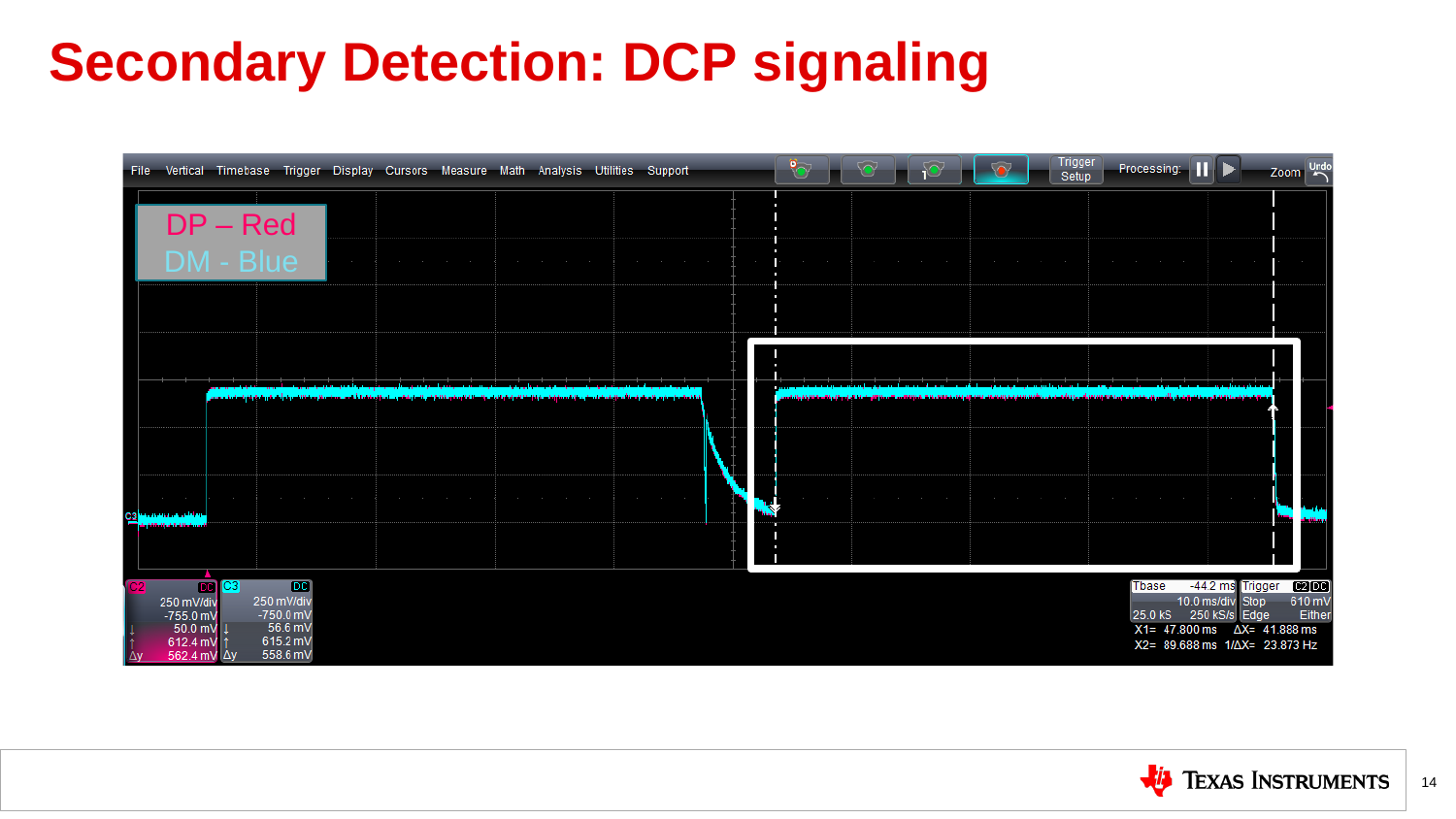## **Secondary detection: CDP**



| <b>AM PORT</b> |            |  |  |  |  |  |  |  |  |  |  |  |
|----------------|------------|--|--|--|--|--|--|--|--|--|--|--|
|                | <b>PHY</b> |  |  |  |  |  |  |  |  |  |  |  |
|                |            |  |  |  |  |  |  |  |  |  |  |  |
|                |            |  |  |  |  |  |  |  |  |  |  |  |
|                |            |  |  |  |  |  |  |  |  |  |  |  |
|                |            |  |  |  |  |  |  |  |  |  |  |  |
| E              |            |  |  |  |  |  |  |  |  |  |  |  |
|                |            |  |  |  |  |  |  |  |  |  |  |  |
|                |            |  |  |  |  |  |  |  |  |  |  |  |

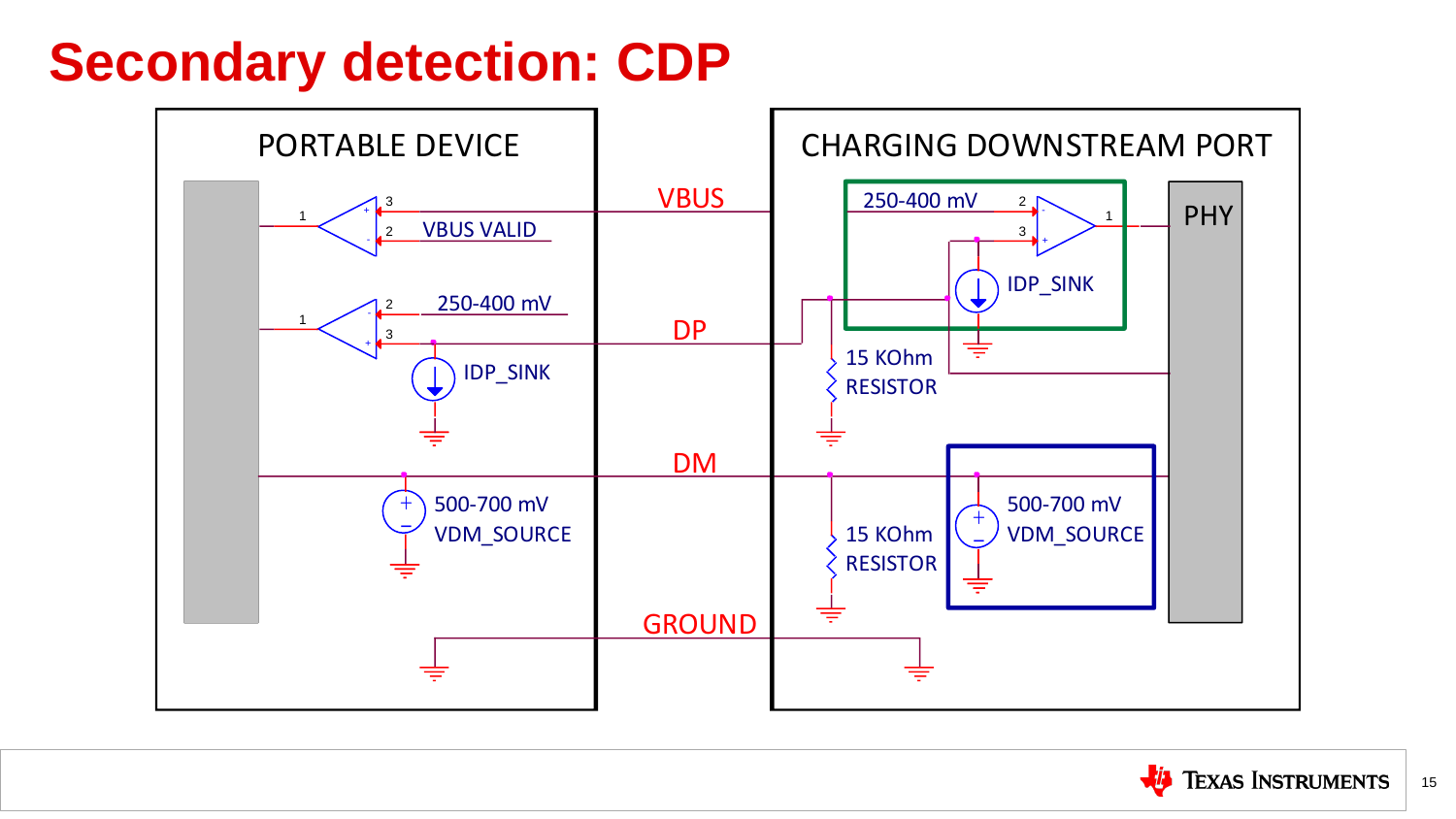# **Secondary Detection: CDP signaling**

|     | File Vertical Timebase Trigger Display Cursors Measure Math Analysis Utilities Support          |                                                                                                                                     |                                              |                                                                                                                 | $\mathbf{e}_{\mathbf{C}}$                                                                                                                                                                                                                   | Trigger<br>Pro<br>Setup                                 |
|-----|-------------------------------------------------------------------------------------------------|-------------------------------------------------------------------------------------------------------------------------------------|----------------------------------------------|-----------------------------------------------------------------------------------------------------------------|---------------------------------------------------------------------------------------------------------------------------------------------------------------------------------------------------------------------------------------------|---------------------------------------------------------|
|     | $DP - Red$                                                                                      |                                                                                                                                     |                                              |                                                                                                                 |                                                                                                                                                                                                                                             |                                                         |
|     | DM - Blue                                                                                       | $\sim$<br>the control of the control of the                                                                                         |                                              | the contract of the contract of the contract of the contract of the contract of the contract of the contract of | the control of the control of<br>the contract of the contract of the contract of the contract of the contract of                                                                                                                            | contract and state                                      |
|     |                                                                                                 |                                                                                                                                     |                                              |                                                                                                                 |                                                                                                                                                                                                                                             |                                                         |
|     |                                                                                                 |                                                                                                                                     |                                              |                                                                                                                 |                                                                                                                                                                                                                                             |                                                         |
|     |                                                                                                 |                                                                                                                                     | وبرين المساكة والمتواصلين المشروق ومساهد     |                                                                                                                 | ومال والشخص والتأريض والرواقي الموالي الروائية والمتوافق والمترابطة والمتراسية والمتواطن والمتحددة المروا<br>1<br>التعميل بالمتنافية المتنوف ومناسف فانتقد ونندويت ويفرده فالمناف ومداد المتنانيا لينتنا بنيا ويشتا ويفيلهم أيشوه والمستحير |                                                         |
|     |                                                                                                 | نس نوگان از نام خاگذنگ خاوار به نامنا به خار ای این از خواهد این از خور برای از است و به مناول خارج با از از این از است از است است. |                                              |                                                                                                                 |                                                                                                                                                                                                                                             |                                                         |
|     | $\sim$ $\sim$                                                                                   |                                                                                                                                     | the control of the control of the control of | the second control of the                                                                                       | the contract of the contract of                                                                                                                                                                                                             | the control of the control of the<br>contract and state |
| C3. | the control of the control of the con-<br>a send the best completely the                        | the control of the control of the control of                                                                                        |                                              |                                                                                                                 | the contract of the con-                                                                                                                                                                                                                    |                                                         |
|     |                                                                                                 |                                                                                                                                     |                                              |                                                                                                                 |                                                                                                                                                                                                                                             |                                                         |
|     | $\boxed{CD}$ $\boxed{C3}$<br> DC <br>250 mV/div<br>250 mV/div<br>$-750.0$ mV<br>$-755.0$ mV     |                                                                                                                                     |                                              |                                                                                                                 |                                                                                                                                                                                                                                             |                                                         |
| Δy  | $-11.7$ mV<br>$-14.5$ mV $\downarrow$<br>699.2 mV<br>$1.1 \text{ mV}$<br>710.9 mV<br>15.6 mV Δy |                                                                                                                                     |                                              |                                                                                                                 |                                                                                                                                                                                                                                             |                                                         |



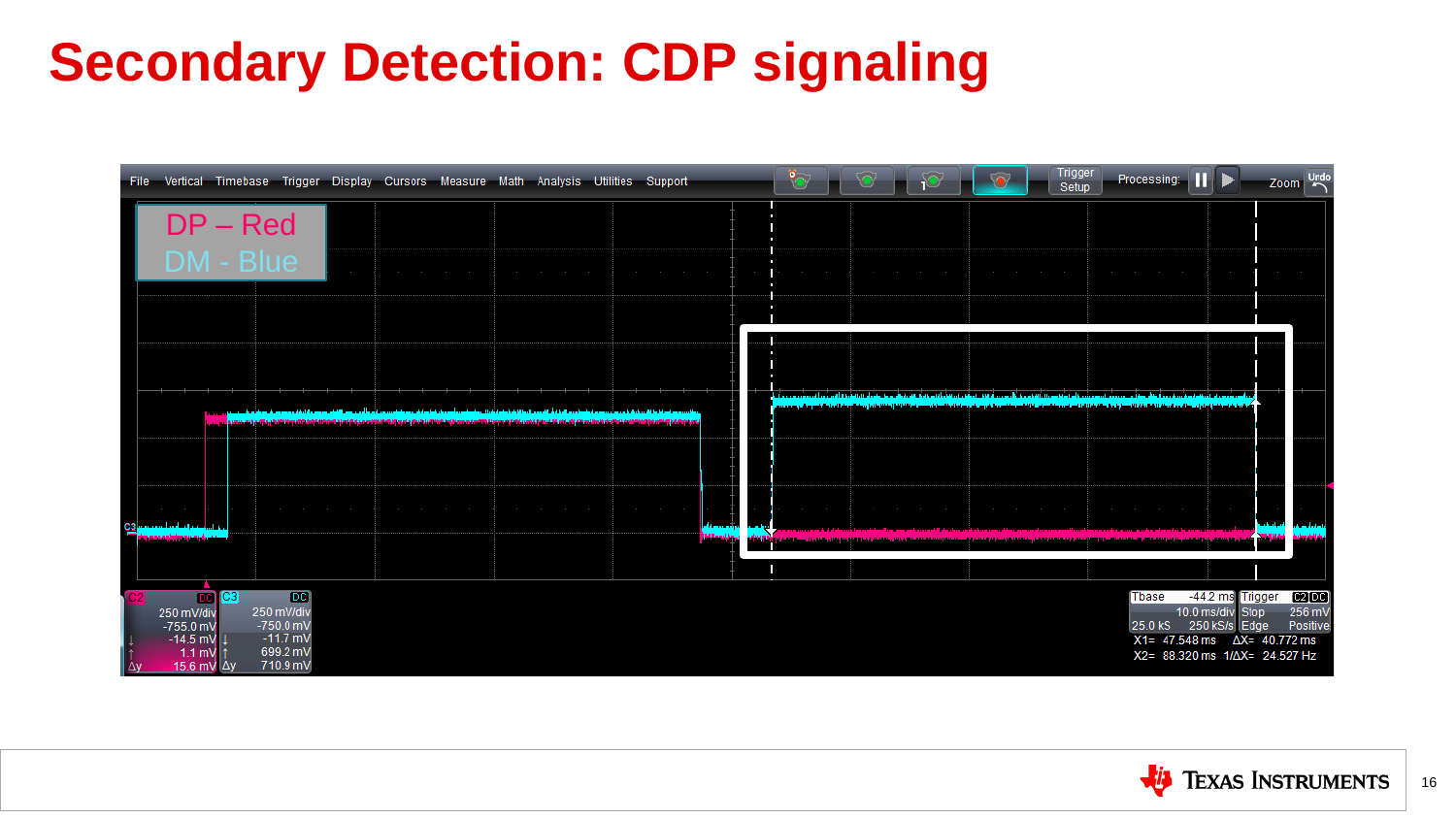# **Thank you**

• TI Precision Labs - [Layout Basics for USB Designs](https://training.ti.com/layout-basics-for-usb-designs?context=1139747-1138099-1139813-1138770)



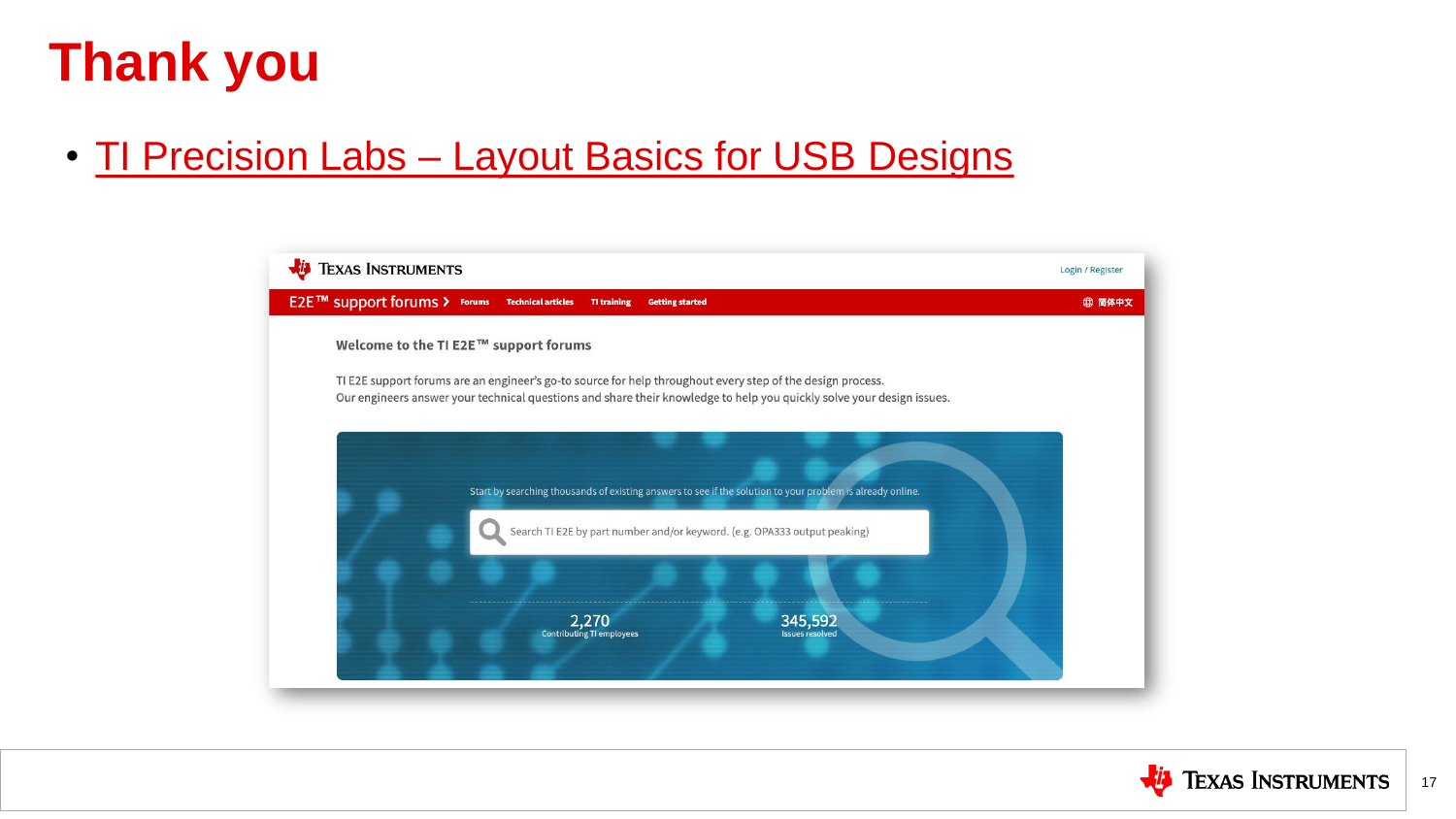

#### **2021 Texas Instruments Incorporated. All rights reserved.**

The material is provided strictly "as-is" for informational purposes only and without any warranty. Use of this material is subject to TI's Terms of Use, viewable at TI.com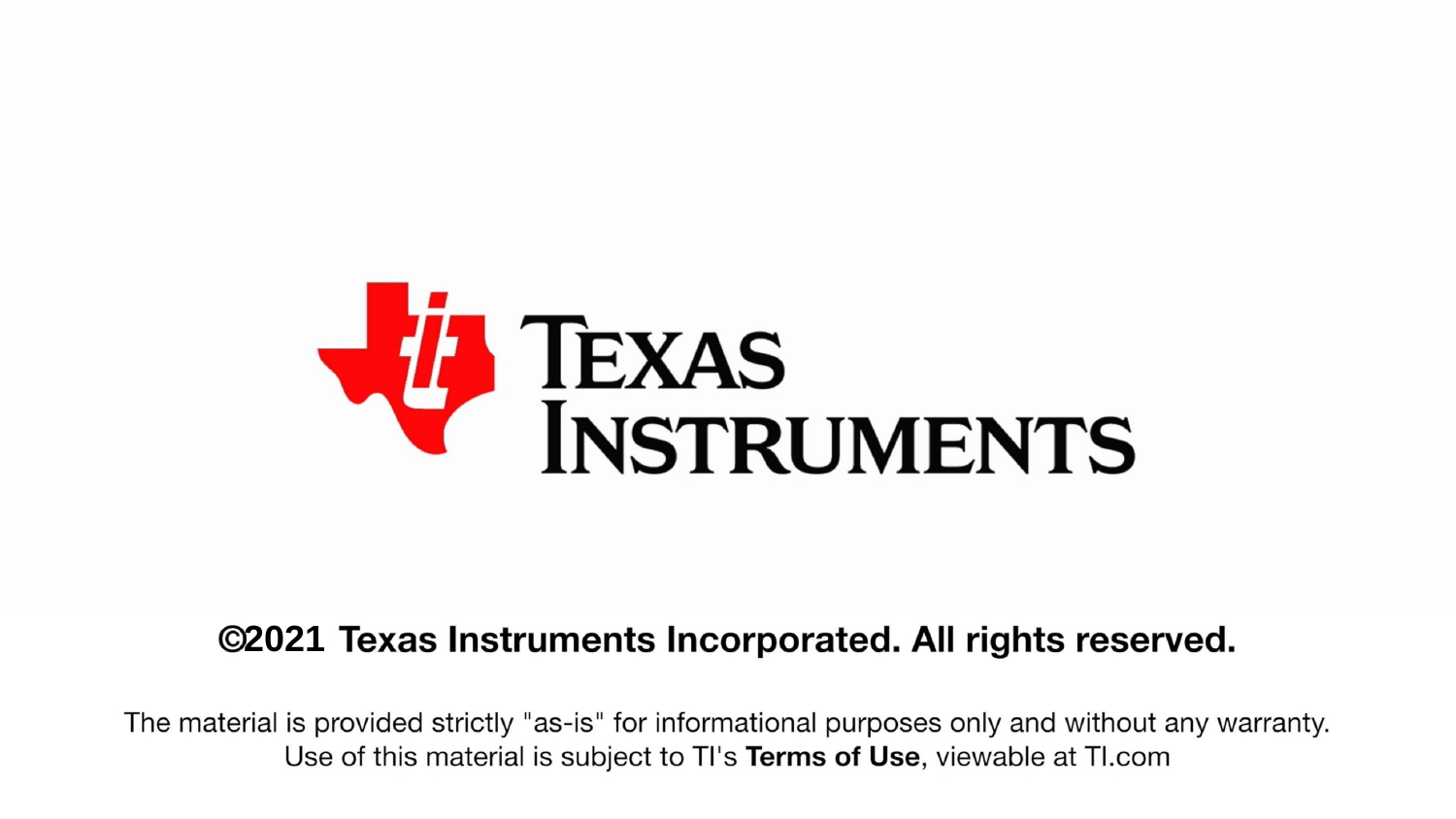

### True or false: a portable device can draw up to 1A of current from any USB port?



1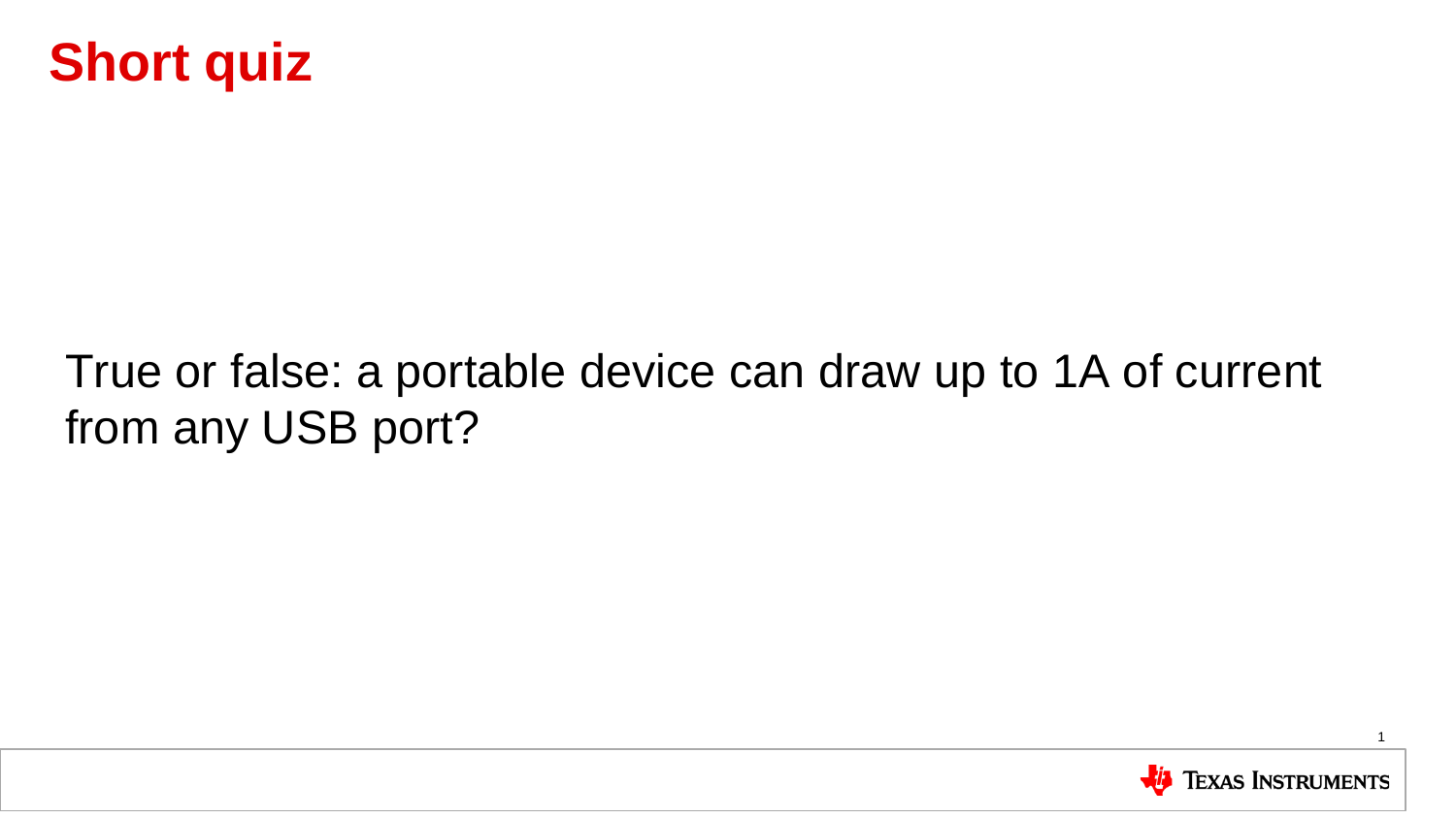### **Short quiz**



True or false: a portable device can draw up to 1A of current from any USB port?

**False.** A portable device can draw up to 500 mA from a regular USB 2.0 port and up to 1.5A from a charging port.

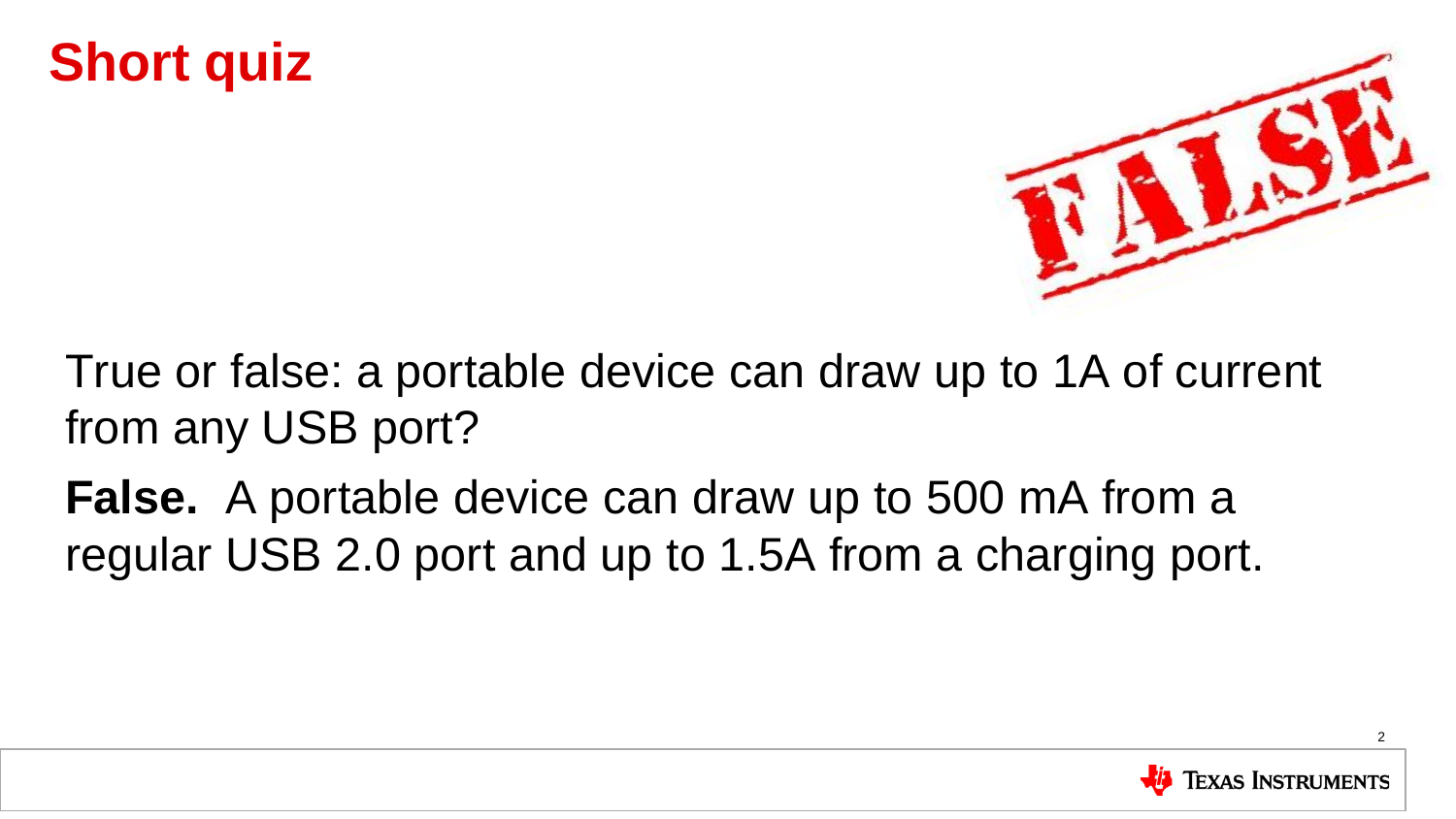

#### True or false: DP and DM are shorted together in a DCP?

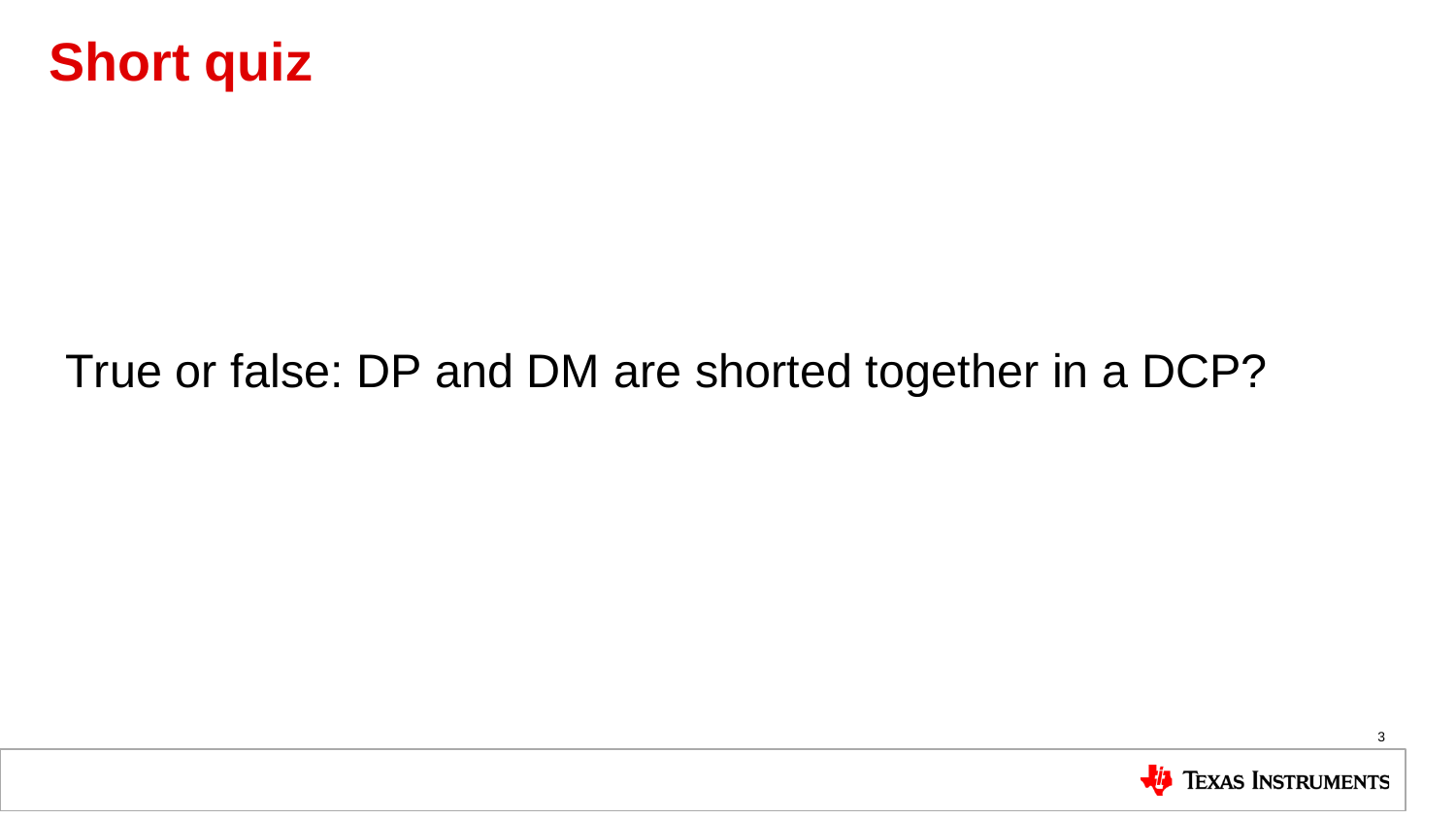### **Short quiz**



True or false: DP and DM are shorted together in a DCP? **True.** DP and DM are shorted together through a 200 ohm or smaller resistor in a DCP.

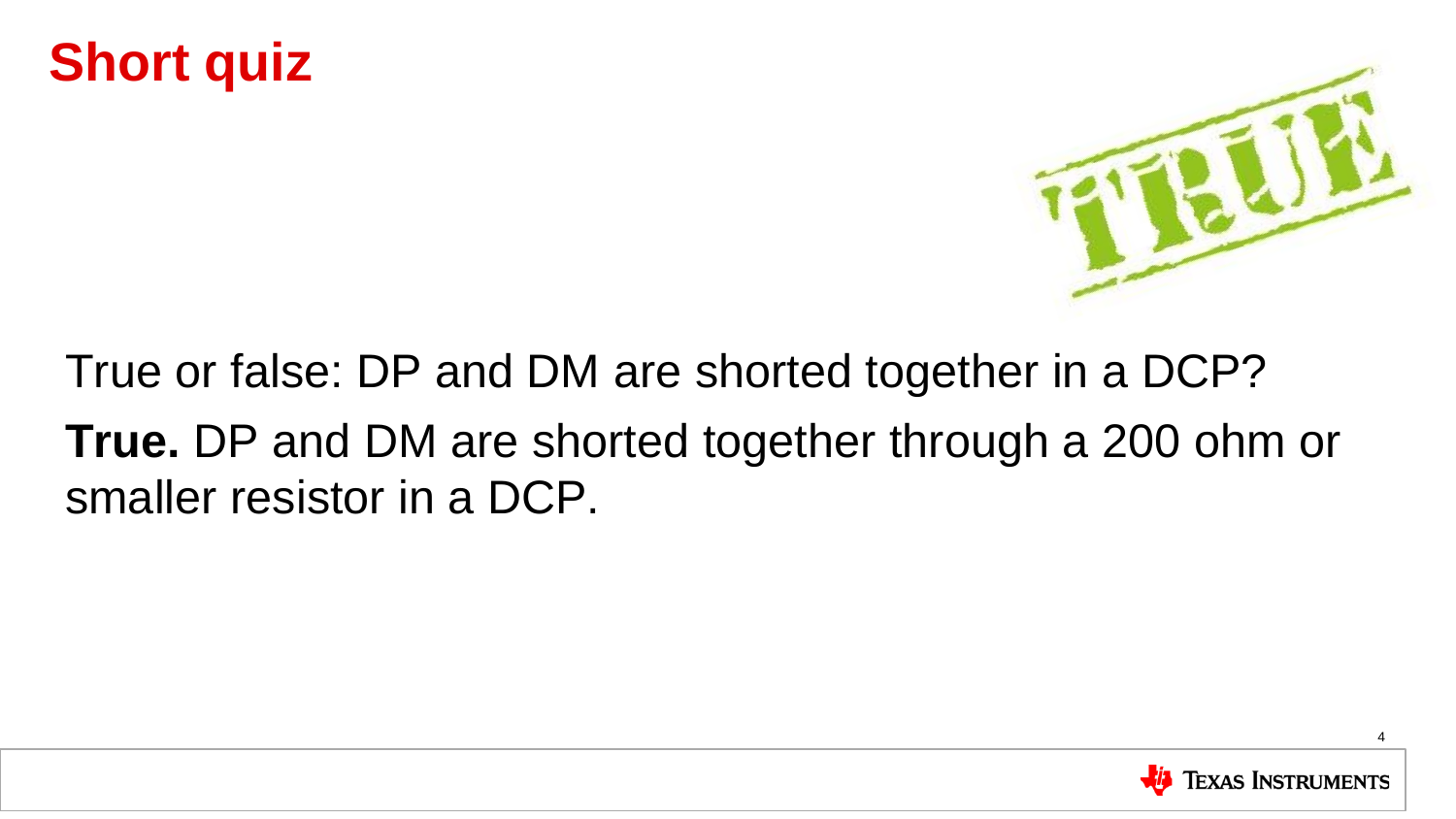

### True or false: secondary detection is required on all portable devices?

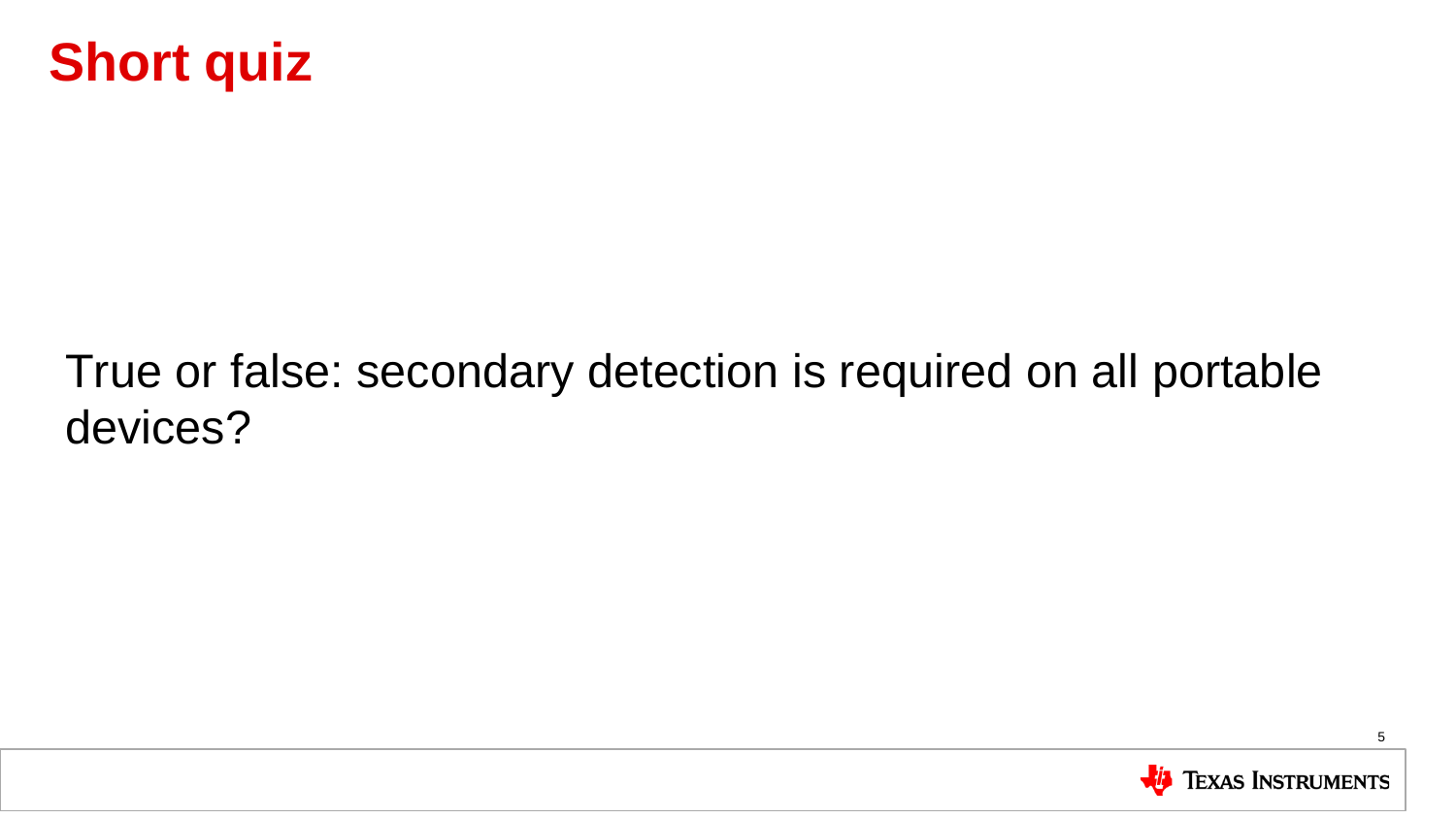### **Short quiz**



True or false: secondary detection is required on all portable devices?

**False.** Secondary detection is required only when the portable device is not ready to enumerate within 1 second of detecting VBUS, otherwise it is optional.



6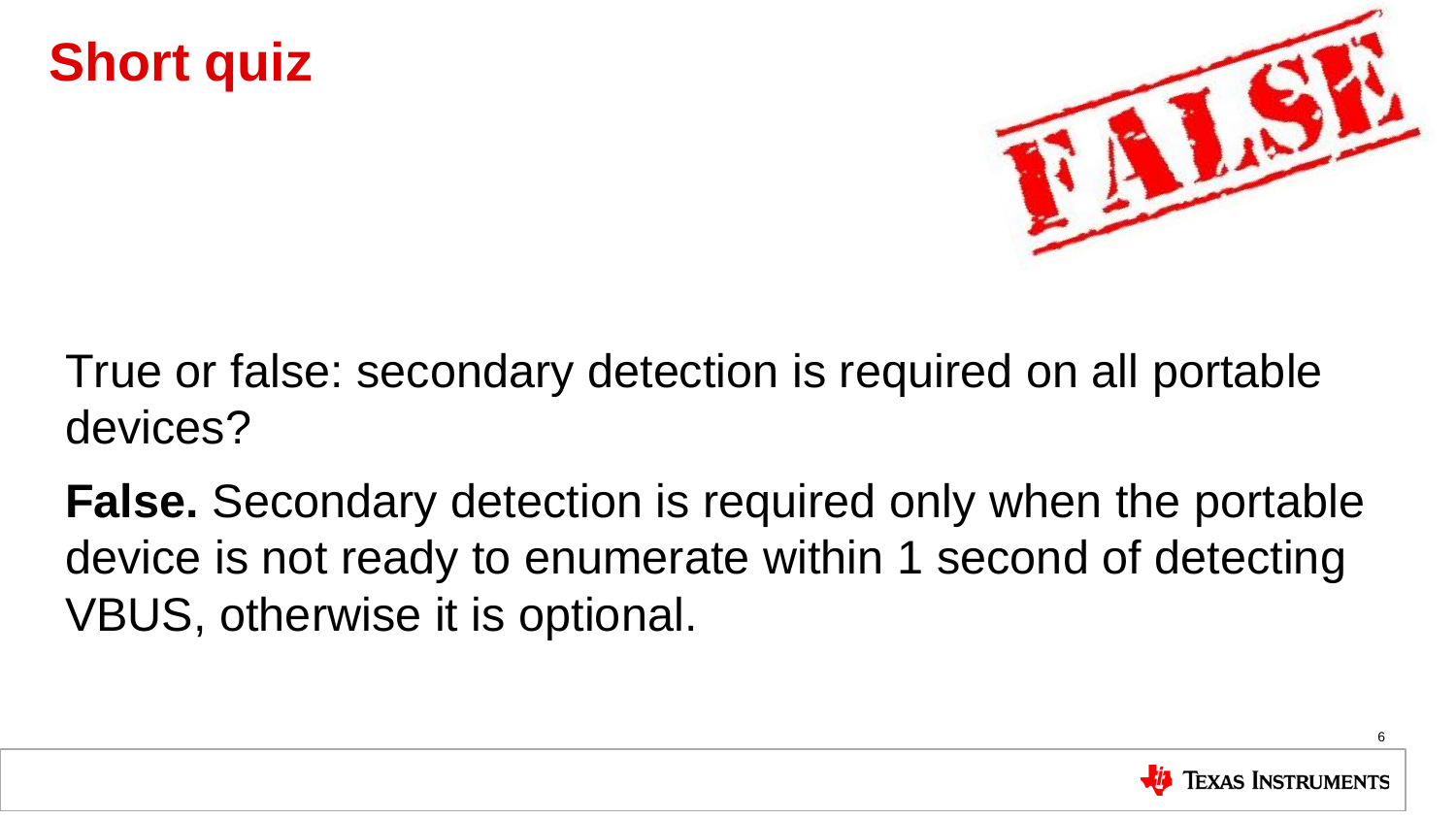

#### True or false: a CDP allows a PD to both charge and enumerate?